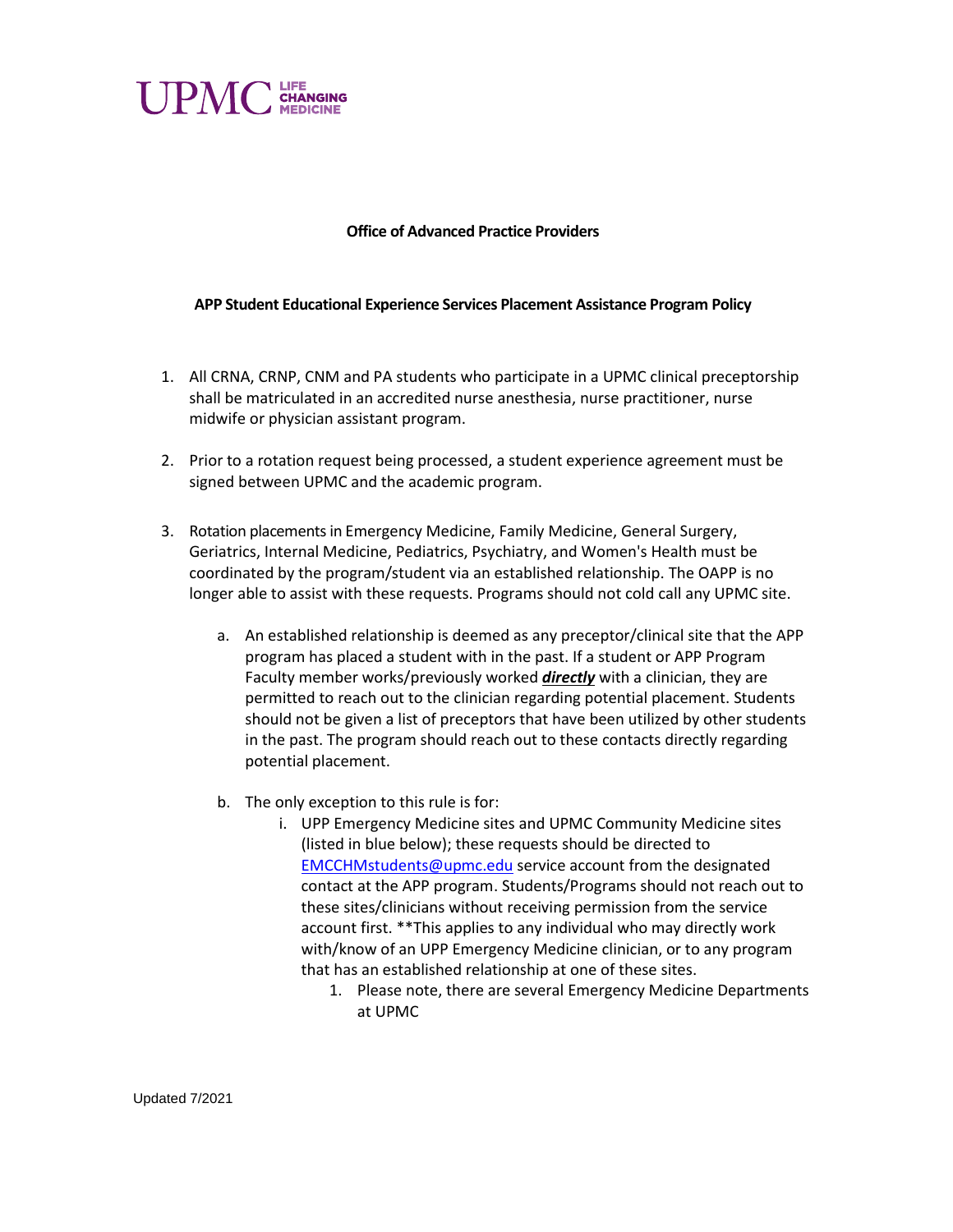

- a. UPP Emergency Medicine
	- i. UPMC Shadyside
	- ii. UPMC Mercy
	- iii. UPMC Magee
	- iv. UPMC Presby
	- v. UPMC Urgent Care
- b. UPMC Community Emergency Sites
	- i. UPMC Cranberry
	- ii. UPMC East
	- iii. UPMC Horizon/Greenville
	- iv. UPMC Horizon/Shenango
	- v. UPMC Jameson Hospital
	- vi. UPMC McKeesport
	- vii. UPMC Passavant
	- viii. UPMC Somerset
	- ix. UPMC St. Margaret
	- x. Monongahela Valley Hospital
	- xi. St. Clair Hospital
- c. All other UPMC Hospitals
- ii. CCP sites; all rotation requests should originate from a clinical coordinator or a professor from the academic program.
	- 1. Academic programs are only to reach out to CCP practices in which they have an established relationship with, or for a student that is interested in rotating with a clinician in which they have an established relationship with (students should not reach out to their established relationships at CCP directly).
- c. In the event that an APP program receives an unexpected cancelation from one of their preceptors in one of the specialty areas listed above, the designated program contact should reach out to the OAPP for potential assistance.
- 4. Students should submit an online application via the OAPP's application website no later than three months prior to the requested start date for rotation placement assistance for their elective rotation, and no later than six weeks prior to the start of their rotation if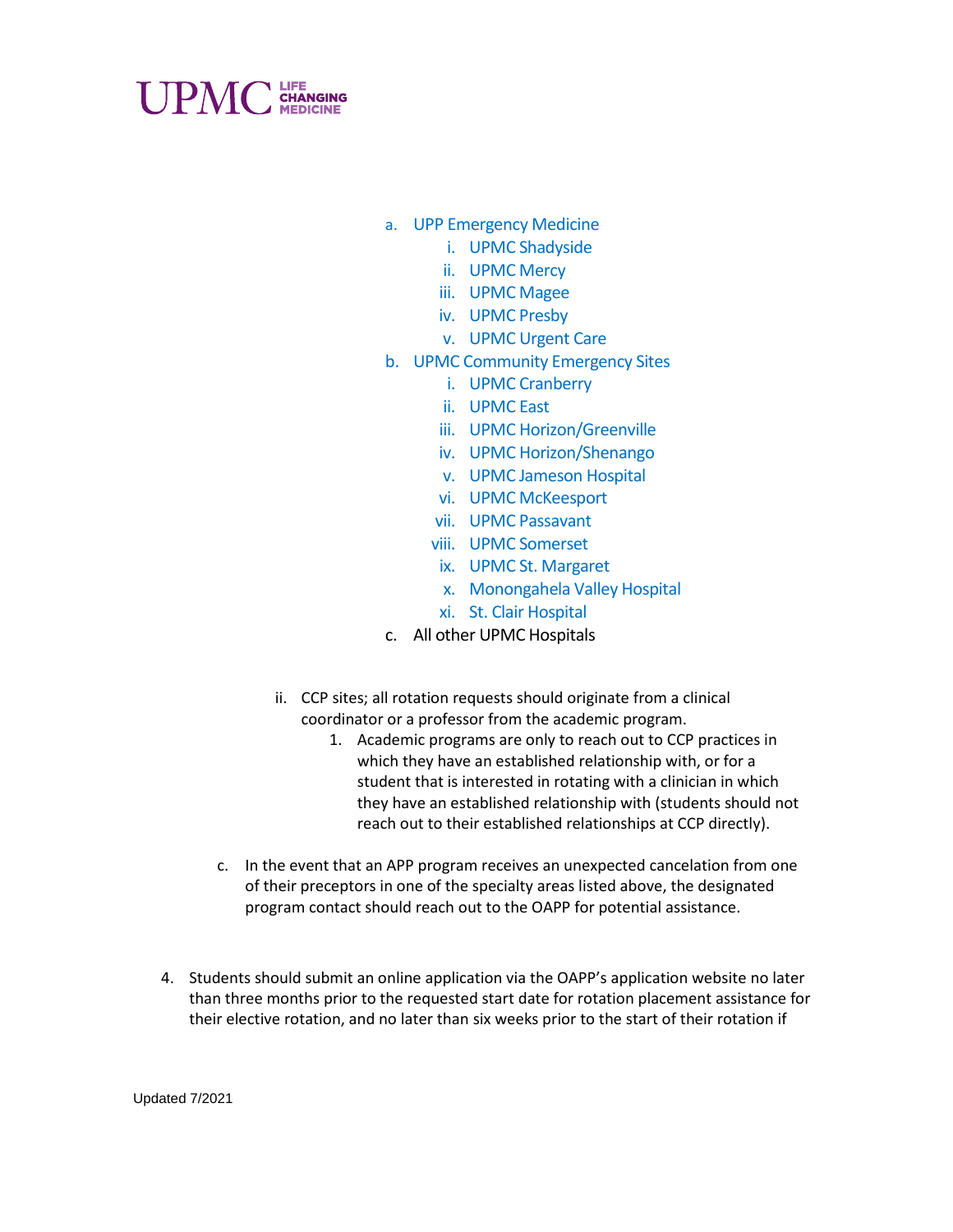

their preceptor was confirmed by their program via an established relationship. \*CRNA students should submit their application no later than three weeks prior to the start of their first clinical experience at UPMC.

Students will be required to submit and/or complete the following documents when applying online:

- a. Official documentation (a certificate or letter from the training agency) stating that you've completed approved training in child abuse recognition and reporting requirements.
- b. Pennsylvania Act 33 Clearance (within five years) \*
- c. Pennsylvania Act 34 Clearance (within five years) \*
- d. Fingerprints (Act 73) (within five years) \*
- e. Health examination demonstrating fit for clinical rotation, within one year of the start of the rotation
- f. Documentation of tuberculin skin test or chest x ray (cannot be older than one year)
- g. Evidence of Flu Vaccination (only required for students requesting a rotation during the time period of August-March)
- h. Hepatitis B titer or documentation of completion of hepatitis B immunization series
- i. Documentation of Rubella immunity titer
- j. History of varicella contraction or documentation of varicella immunity titer.
- k. Certificate of liability insurance from the participating school
- l. Exhibit A
- m. HIPAA Compliance Form
- n. Signed last page of the UPP Handbook
- o. HIPAA Quiz
- p. HIPAA Questions

Updated 7/2021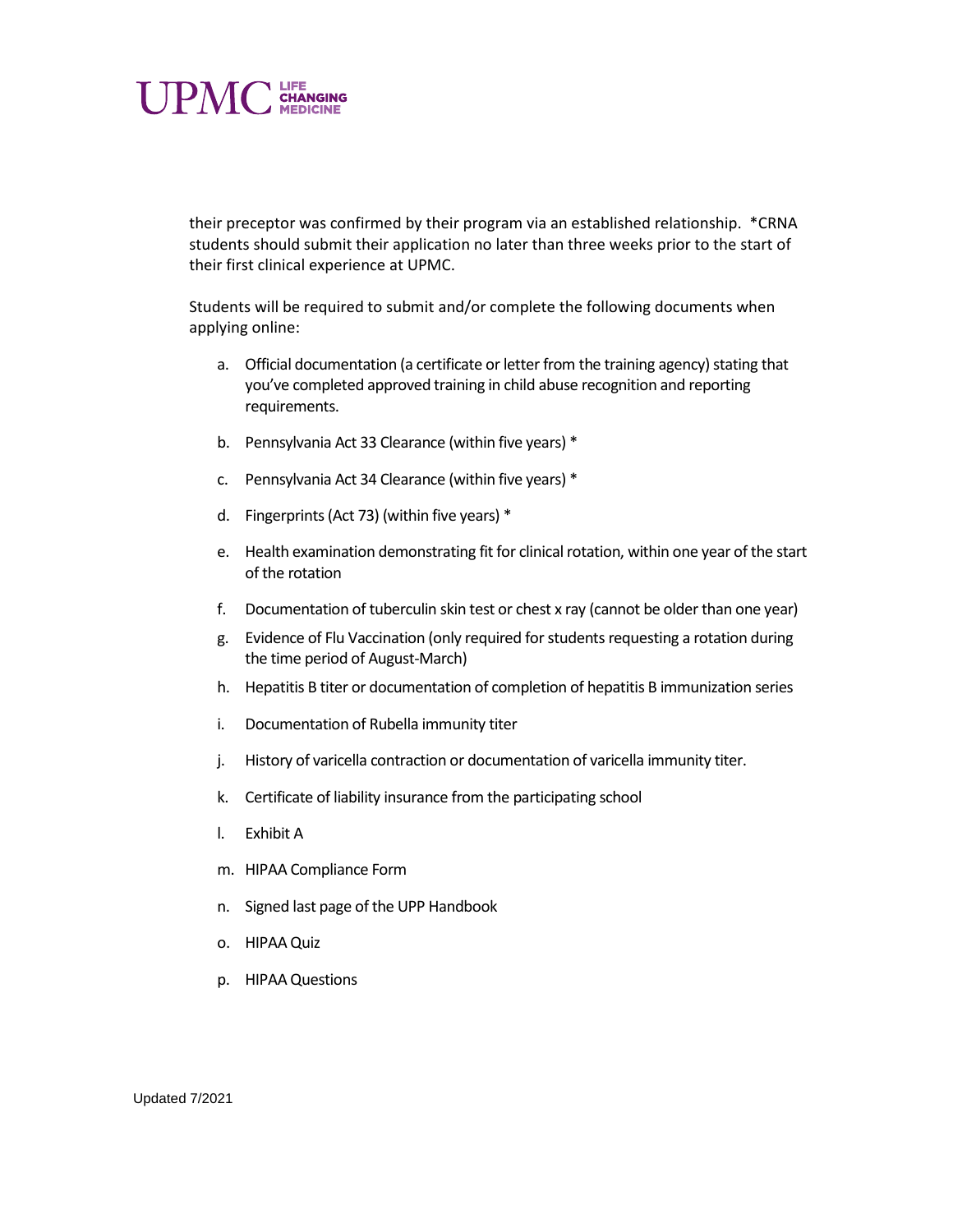

- q. Computer Access forms(Student Agreement A for IMS Codes and Student Third Party Agreement for IMS Codes)
- r. Certificates indicating that the following training modules were passed these will now be completed as a part of the application, they do not need to be completed beforehand

\*UPMC reserves the right to prohibit a student from participation in clinical rotations at UPMC facilities if information contained in the criminal records submitted by the student causes reasonable concern about the student's competency or trustworthiness. This determination is made by the UPMC review committee.

- 5. Every CRNA/NP/PA/CNM student will complete HIPAA training prior to the start of their rotation.
- 6. Each NP/PA student will have the opportunity to complete a survey at the end of their rotation to evaluate their preceptor and site. These surveys will be anonymous, and the results of the surveys will be used for quality improvement.
- 7. A NP student will not be placed with a physician assistant for their rotation. This is in accordance to The Pennsylvania State Code 21.373. Facility and Resource Requirements,

iii. Onsite clinical preceptors for NP students may include:

- a. Advanced practice nurses who are currently licensed
- b. Physicians who are currently licensed
- c. CRNPS who are currently licensed and certified
- 8. The OAPP will grant, and monitor computer access as needed.
- 9. All communication regarding academic performance, goals of the rotation, or other information not related to the facilitation of the preceptorship by the OAPP shall occur between the preceptor site and the academic program/student.
- 10. Any change in the expectations of a rotation should be communicated to the OAPP by the academic program/student.
- 11. The following shall be communicated to the OAPP during the rotation:
	- a. Any incident which involves a CRNA/NP/PA student which either resulted in or may have contributed to the harm or death of a patient directly or indirectly.